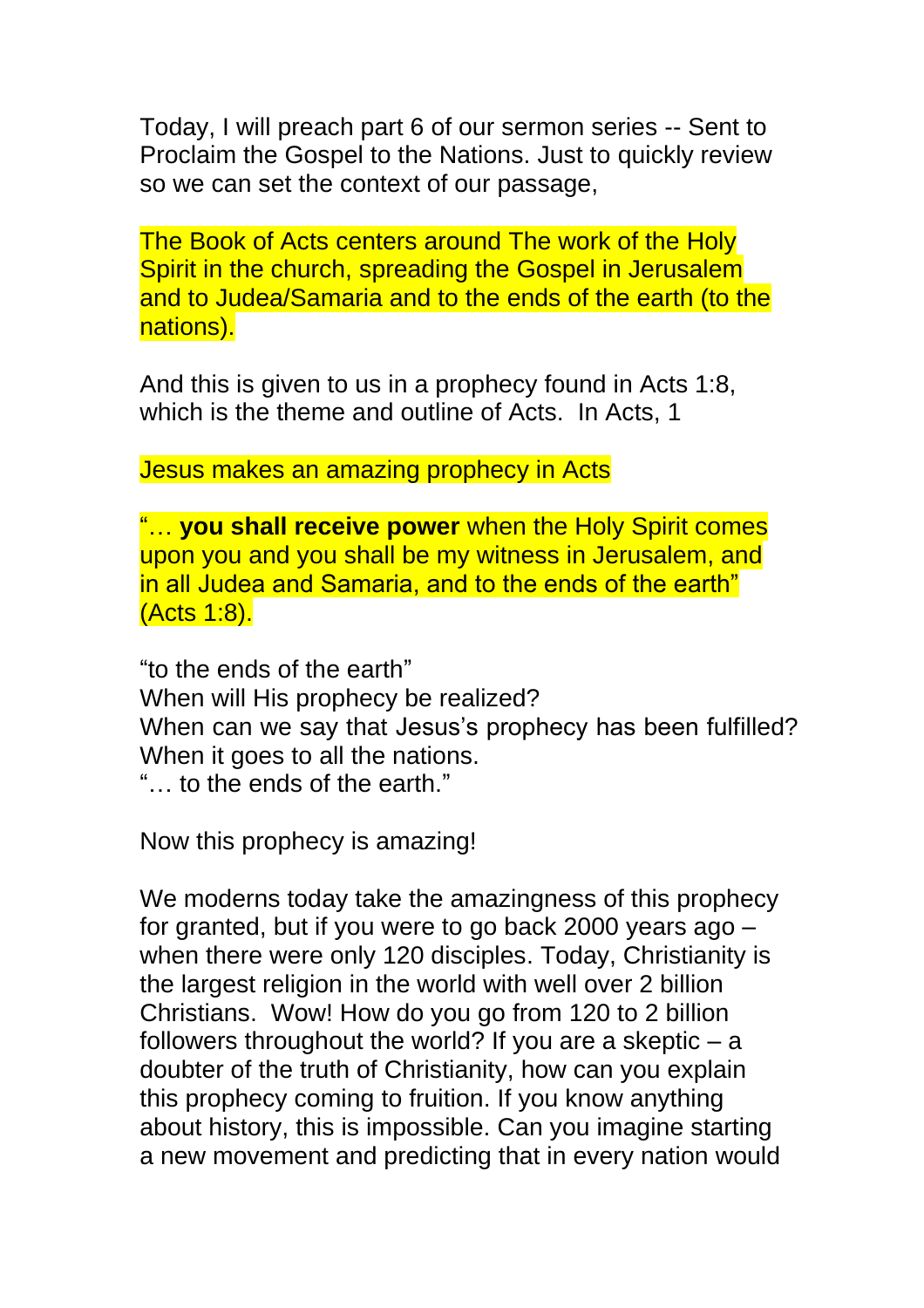have a follower of your ideology? Trust me, it's never been done – even the most powerful of rulers who tried to spread their ideology had to use fear, force, and fortune – yet they all failed. But here you have a poor, weak, carpenter, who has a message about believing in one who will die a dishonorable, torturous death -- a death penalty reserved for the worst of criminals and who would be raised bodily for the forgiveness of sins of those who killed him. How would you reach the world with that message? Especially considering the context of the situation – for the Jews, it would be scandalous, for the Gentile, foolishness. And the spreading of the message would entail persecution and even death. This is an impossible mission! For man, at least, it's impossible, but through the power of the Holy Spirit, the Gospel would go from Jerusalem, to Judea/Samaria and to the ends of the world. And that is what we are seeing today. We are seeing the work of the Holy Spirit today in the world – look around – the work of the Holy Spirit is even evident in your life today and in the church till this day. Praise God!

Now, 2000 years ago – in Acts  $1 -$  to the unbeliever, this prophecy seemed impossible. There were only 120 Jews who believed the Gospel and they were concentrated in one place – namely, Jerusalem – and the glories of God were declared in the Holy Tongue -- Hebrew. How could it reach all the nations if it is only in one place, and in one tongue?

#### **The only way the Gospel can go to the nations is if disciples GO and PREACH the GOSPEL to other nations in OTHER tongues – other LANGUAGES**.

#### Sounds easy or difficult?

Well, 2000 years ago, they didn't have planes, trains and automobiles, nor did they have Youtube or google translate.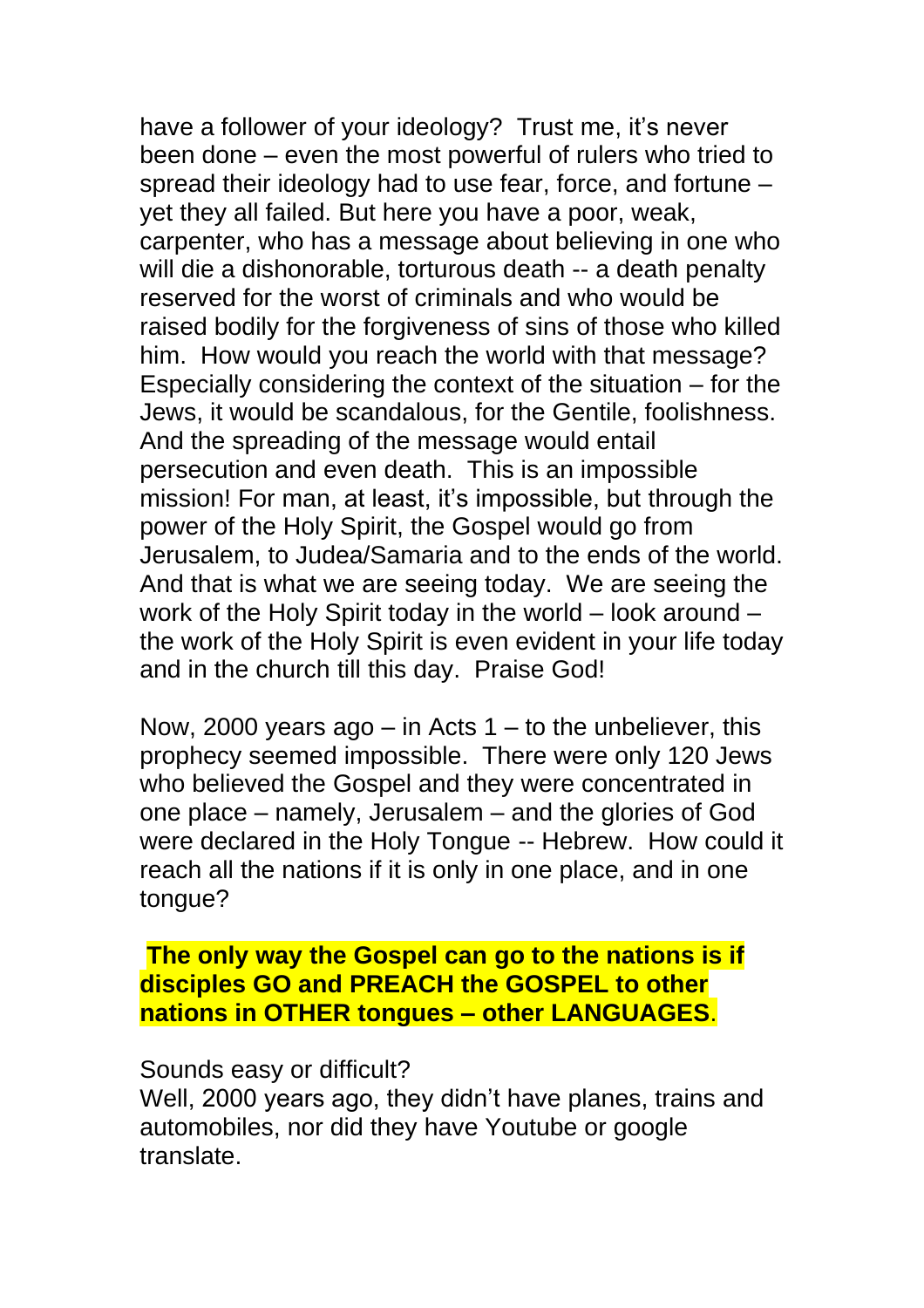So,

# **The only way the Gospel can go to the nations is if disciples GO and PREACH the GOSPEL to other nations in OTHER tongues – other LANGUAGES**.

And this is why someone like Paul – the greatest missionary of all time – had an advantage reaching the Gentiles. Paul was multilingual/ (Remember He says I'm so glad that I speak more tongues than you) – he spoke Aramaic and Greek like a native – and as a top seminary student, he was an expert in Hebrew. So languages – or tongues – was necessary to reaching the nations with the Gospel. And that is why you see the mention of tongues throughout the book of Acts.

So to reach the world, we Christians have to speak many languages.

Do you know how many languages are in the world?

This number is debatable because there is a large grey area between that which constitutes a language and that which constitutes a dialect.

Nonetheless, many experts in language say approximately 6800 languages.

Now do you see the impossibility of the task? But Jesus says,

"With man this is impossible, but with God all things are possible." Mark 10:27

You see only through power of the Holy spirit can we fulfill the

Great commission: Go and make disciples of all nations, baptizing them in the name of the Father and of the Son and of the Holy Spirit Matt. 28:19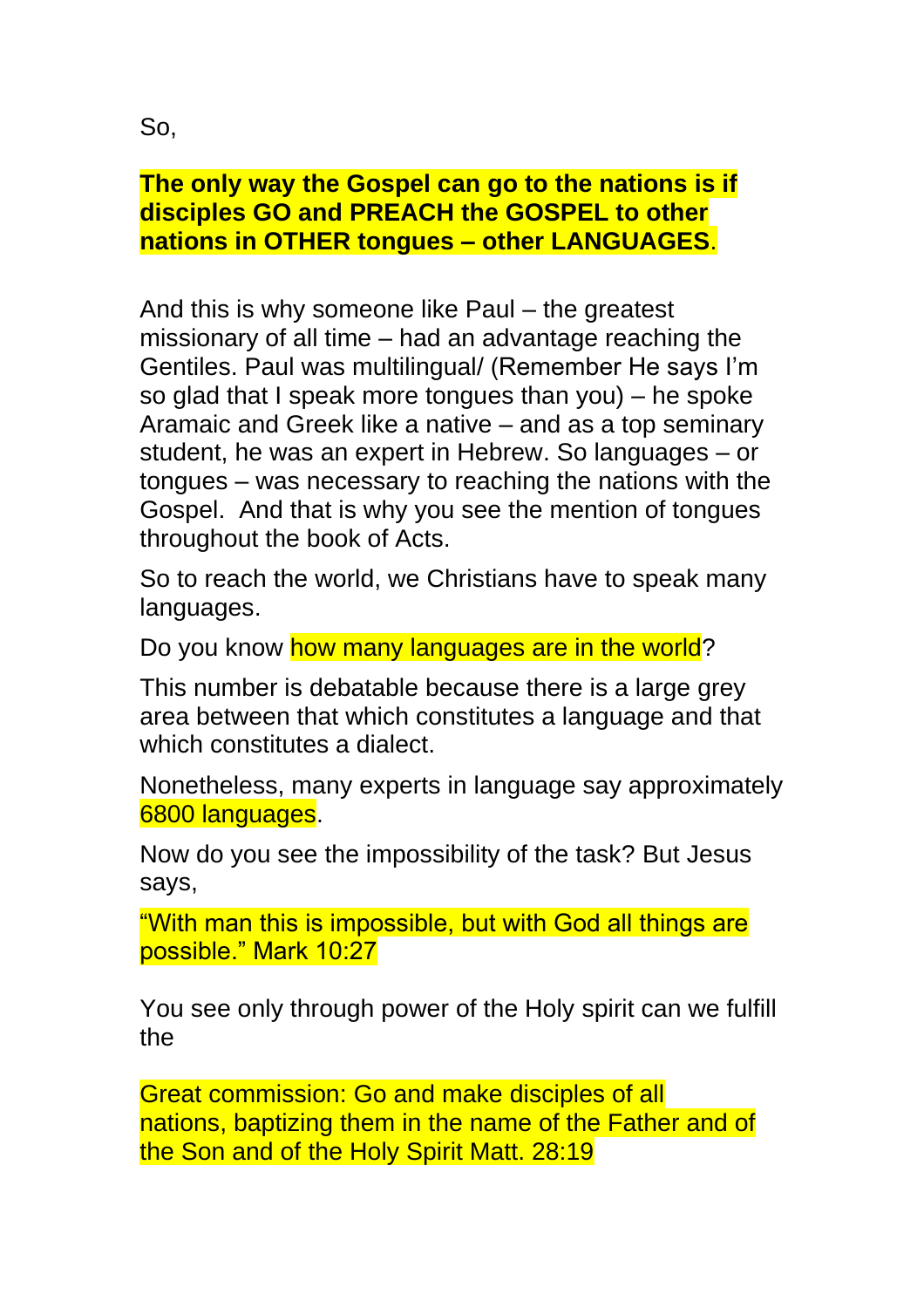So where do they start making disciples?

God pours His Spirit from Heaven to Jerusalem (the centre of the world) onto 120 disciples in Acts 2 and they powerfully declare the glories of God in their language.

**Throughout the book of Acts, God's Spirit is in mission of (working in) the Church**

- **Jerusalem (Acts 1–7),**
- **Judea and Samaria (Acts 8–12),**
- **The ends of the earth (Acts 13–28)**

**Now that we have set the context, let us go to Acts 19. Where does Acts 19 take place? Ephesus** 

**Ephesus is located in present-day Turkey**

**Ephesus holds a special place in my heart because the ancient city is the first Biblical site I've ever visited and it sparked my love for and interest in Biblical archaeology. You can actually walk on the footsteps of where Paul walked if you visit that city.** 

Description of Ephesus

- One of the greatest seaports in western Asia minor
- A centre of travel and commerce
- Population around 250,000, 4<sup>th</sup> largest in Empire
- A free city
- Three major roads from the Ephesus seaport:

1) one road went south to the Meander Valley

2) went east towards Babylon via Laodicea

3) went north via Smyrna.

• A worldly & wealthy city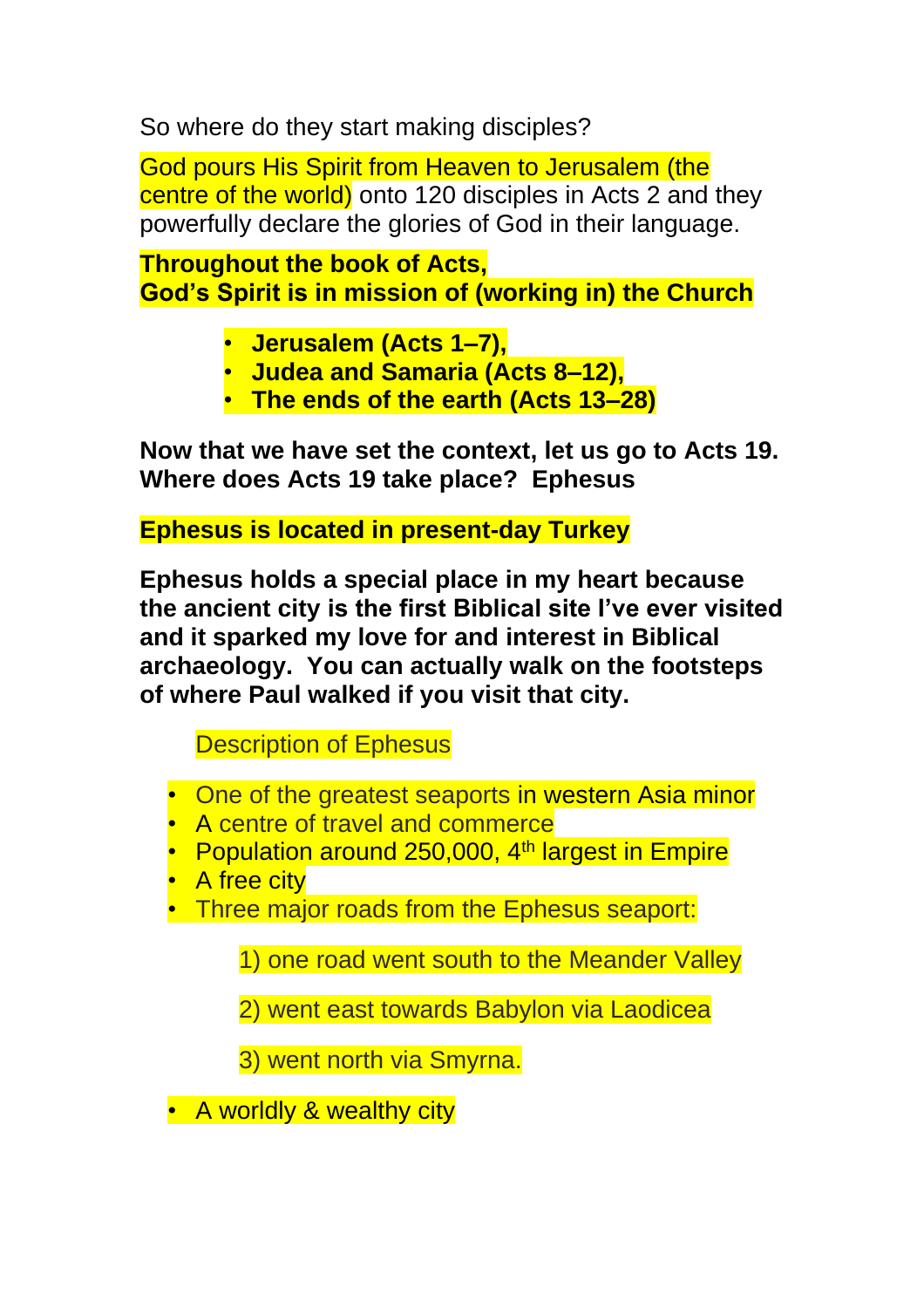**Ephesus was the gateway to many places, especially the Barbarian nations, so it was a strategic place for the Holy Spirit to be poured and for disciples to speak in tongues – namely the Barbarian tongues – and to be sent to the nations.** 

Acts 19:1

While Apollos was at Corinth, Paul took the road through the interior and arrived at Ephesus. There he found some **disciples** 

And who were these disciples? They were John's disciples, not from Jesus' 120.

Paul asks these disciples,

**"Did you receive the Holy Spirit when you believed?" They answered, "No, we have not even heard that there is a Holy Spirit." So Paul asked, "Then what baptism did you receive?" "John's baptism," they replied. Paul said, "John's baptism was a baptism of repentance. He told the people to believe in the one coming after him, that is, in Jesus." (Acts 19; 2-4)**

**You see John the Baptist purpose was to prepare people's people hearts for the Lord – they would repent – of their sins so that they would believe in Jesus – the lamb of God --- for the forgiveness of their sins.** 

**When you hear the Gospel and come to saving faith in Christ – as a sign and a seal – you get baptized.** 

**On hearing this, they were baptized in the name of the Lord Jesus. When Paul placed his hands on them, the Holy Spirit came on them, and they spoke in tongues and prophesied. There were about twelve men in all. (Acts 19:4-7)**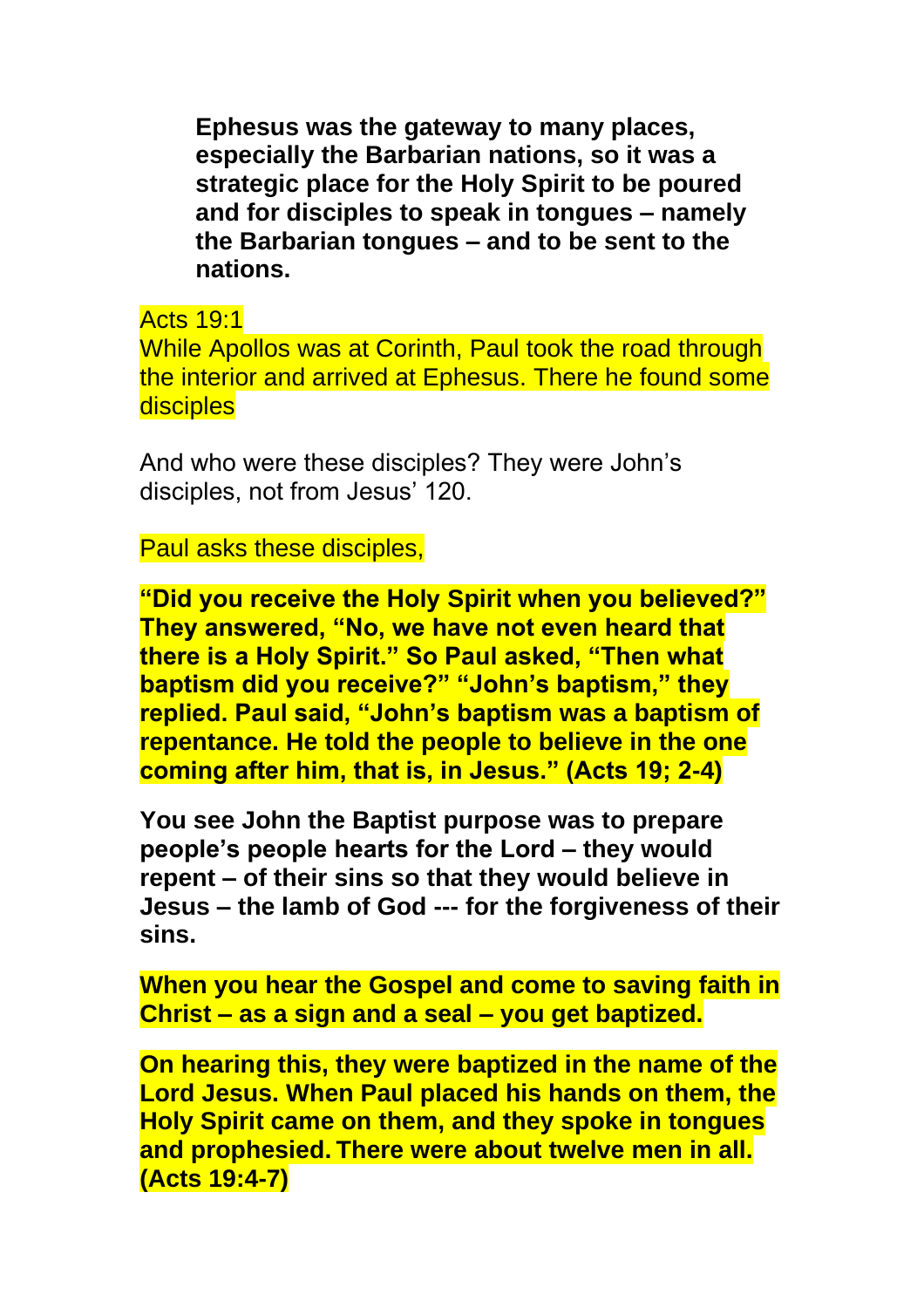**Now in this passage it mentions the Holy Spirit and speaking in tongues. Although Pentecostals and Charismatics if they believe in Christ for their justification are our brothers, in my last few sermons, I have given you cogent reason from the Bible and from history that what they believe is tongues – that is, speaking jibberish in an ecstatic state -- is a misinterpretation of Scripture. I won't go into tongues any further because I spoke about tongues in my last 3 sermons, but I would like to talk about the Holy Spirit, who I feel our Pentecostal brothers also mischaracterize.** 

**Often times our misguided brothers False portray the Holy Spirit as some kind of mystical force – like in Star Wars – Use the Force -- if you can just learn – like the Gnostics – the secret to harnessing that magical energy, you can use it to give you power – much like a super hero.** 

**You know, we all love power, we all want to be special – to be a super hero – we all love mysticism. Human beings like mystical, magical things – that is why Disney is worth 130 billion dollars today, albeit none of Disney stories or movies are based on truth. Disney characters are all fictitious characters in fictitious movies.** 

**Also popular today are mystical religions. And even Christians love mystical powers. Knowing this, we should be careful what we believe and what we accept as truth.** 

**In defense, my Charismatic and Pentecostal friends will often say to me – oh don't be so uptight, just free yourself. "Let go of control. Just let go and let God!" they say.**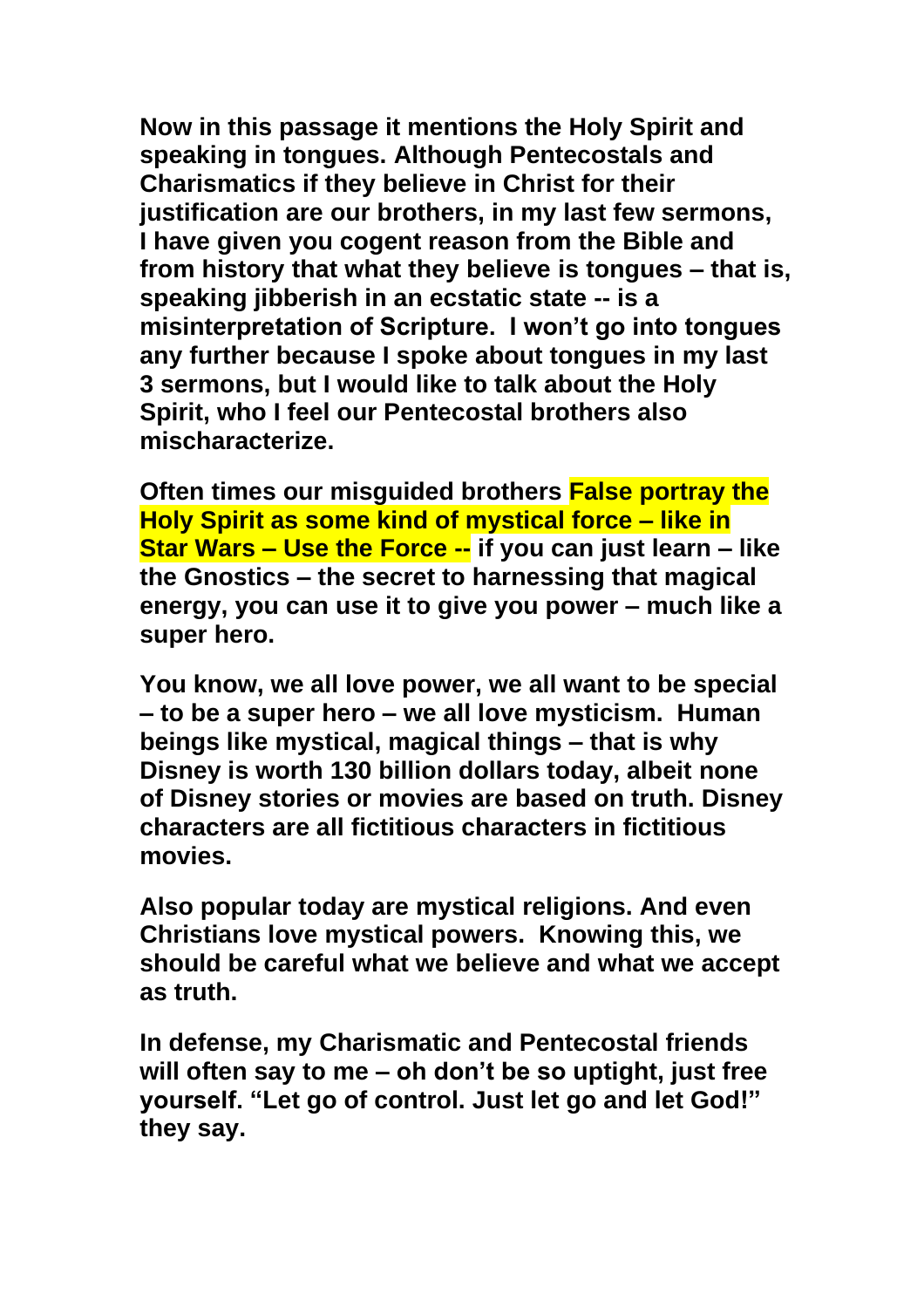**And sometimes they will criticize Reformed and Presbyterians because we are too stiff, too rigid in our beliefs. And they accuse us of putting the Holy Spirit in a box.**

**What do the Pentecostals/Charismatics mean when they say that we Reformed and Presbyterians put the Holy Spirit in a box?** 

**Putting the Holy Spirit means limiting God, preventing Him from defining what the Holy Spirit can and cannot do.** 

• **Not letting the Holy Spirit give us esoteric experiences beyond what we see in Scripture.** 

**Are the Charismatics right? First of all, I want say this, the Holy Spirit can do whatever he wants, as long as it is within His character.** 

**And to answer their accusation of putting the Holy Spirit in a box, to their accusation I say, Yes we do put the Holy Spirit in a box.** 

**You are right, but what is this box. The box we put Him in is the Bible.** 

**We believe in Sola Scriptura, so God's Word -- not our personal, subjective experience – dictates for us who the Holy Spirit is and what He does for us.** 

**I have a friend who is very religious, but not a Christian. He loves mysticism and he told me once that God spoke to him while He was on some drugs one day in California. He told me he had a vision, while doing some drugs. He saw God in the heavens and he was flying in the heavens and he saw rainbows and multi-colors and so forth and then he flew back to earth and God said to him, "All people are the same,**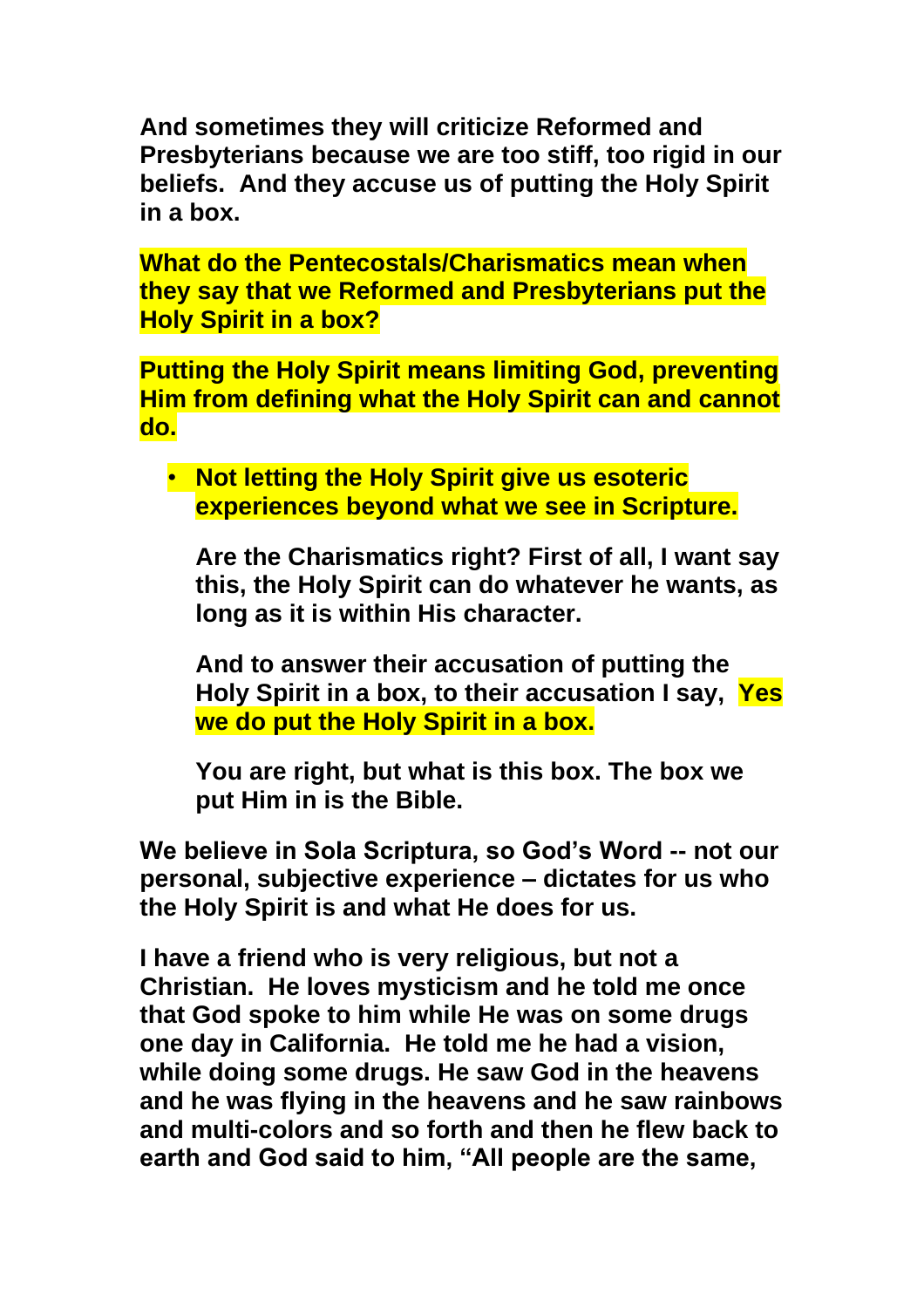**all religions are the same, we just need to get along and love each other." Kum ba ya! That's what he said.** 

**But that's your personal experience – not what it says in the Bible. The scary thing is he wants to start a new religion based on that experience. No wonder so many cults and heresies begin with mysticism.** 

### **Here is what one of my favorite theologians says. Michael Horton on the Holy Spirit:**

Domesticating the Spirit to an individualistic mysticism, the Holy Spirit becomes one's inmost voice. But again, this is a distortion of a truth. The Holy Spirit is the person who works within us, even to the point of indwelling us and interceding in our hearts. But the Holy Spirit is not our spirit, and his voice is not to be confused with our own.

**Ironically, I would say that Rather the Pentecostals, Charismatic. They are guilty of putting the Holy Spirit in a box – their box is their subjective, personal experience.**

**Defining God through your personal experiences is dangerous. What you are saying is that you – your personal, subjective experience – is the determiner of all truth, reality. Brother and Sisters, our personal, subjective experiences are unreliable and tainted by our sin. We need to trust in something out of us – something objective -- to tell us who the Holy Spirit is.** 

**I say, let go of mysticism. Just let God, be God. Let's let God speak and tell us who the Holy Spirit is and what He does for us.** 

**Having said that, let's look God's word reveal who the Holy Spirit it and what He does.**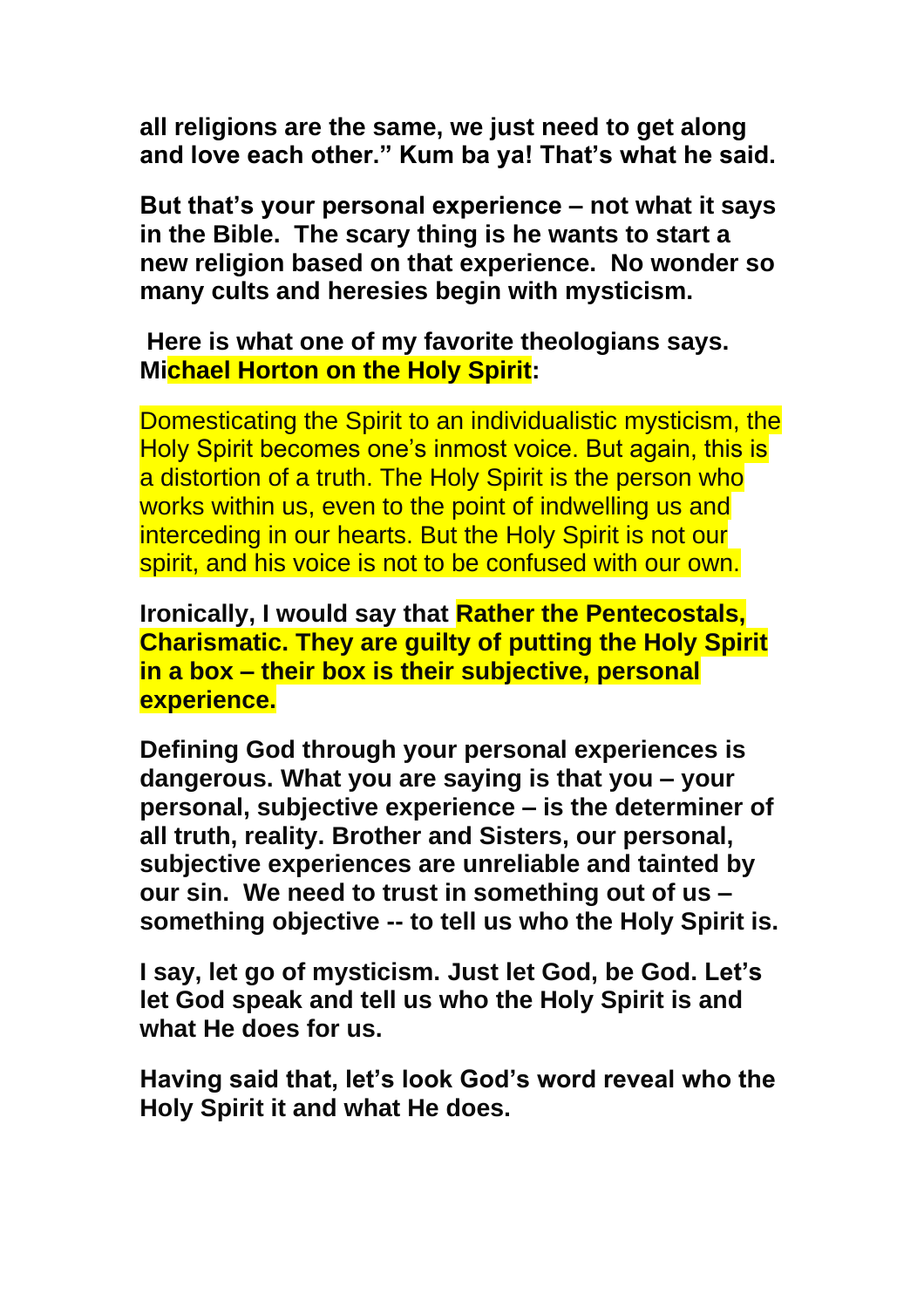The Holy Spirit is not a force or a principle of nature or a part of God or mode of his existence. The Holy Spirit is a person—a teaching [\(Luke 12:11-12\)](https://biblia.com/bible/esv/Luke%2012.11-12), speaking [\(Acts 13:2\)](https://biblia.com/bible/esv/Acts%2013.2), interceding [\(Rom. 8:26\)](https://biblia.com/bible/esv/Rom.%208.26), grieving [\(Eph. 4:30\)](https://biblia.com/bible/esv/Eph.%204.30) person—distinct from the Father and the Son.

Although He is distinct from the Father and Son,

The Holy Spirit is eternal God [\(Heb. 9:14\)](https://biblia.com/bible/esv/Heb.%209.14).

The Holy Spirit is fully divine, his name being used interchangeably with the name "God" [\(Acts 5:3-4;](https://biblia.com/bible/esv/Acts%205.3-4) 1 Cor. [3:16;](https://biblia.com/bible/esv/1%20Cor.%203.16) [6:19\)](https://biblia.com/bible/esv/1%20Cor%206.19).

The Holy Spirit is active in our salvation along with the Father and the Son [\(1 Peter 1:1-2\)](https://biblia.com/bible/esv/1%20Pet%201.1-2).

The Holy Spirit in Greek and Hebrew is wind – and the wind goes everywhere and anywhere. In the same way,

The HOLY Spirit is Everywhere

Where can I go from your Spirit? Where can I flee from your presence? [Psalm 139:7](https://biblia.com/bible/esv/Ps%20139.7)

"He is everywhere" does not mean the Spirit is everything or in everything – pantheism. No, but rather that there is nowhere we can go where the Spirit isn't also present

The Holy Spirit is a Comforter [\(John 14:16 KJV\)](https://biblia.com/bible/kjv1900/John%2014.16).

- *paracletos*
- "Helper" (ESV)
- "Counselor" (NIV)
- "Advocate" (NRSV)

God comforts his people by the Holy Spirit.

Another work the Holy spirit does is The Holy Spirit glorifies and points to Christ

He *[the Holy Spirit] will glorify me [Jesus]... [\(John 16:14\)](https://biblia.com/bible/esv/John%2016.14).*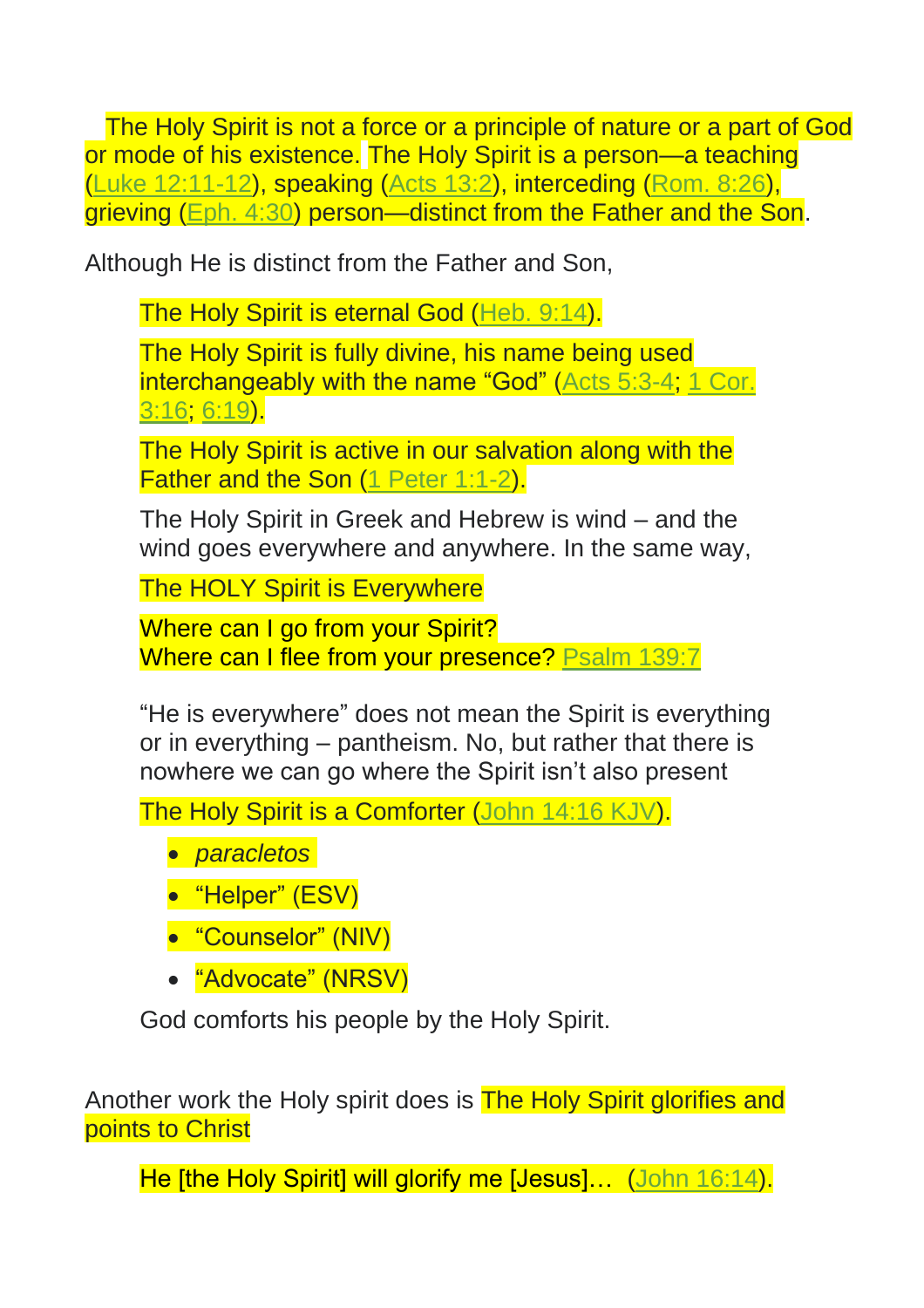… the Spirit of truth who goes out from the Father—he will testify about me [Jesus]. (John 15:26 ESV)

The Holy Spirit has a spotlight/flashlight ministry because He points to Jesus, He glorifies Jesus, He testifies to Jesus according to John 15:26 and John16:14. Let's pretend it's dark – it's night. All of a sudden, the lights all go out and we can't see anything. So what do we do, we turn on our smart phone and we turn on the flashlight to look for the light switch or maybe the fuse to turn on the lights. But we don't look at the light directly. We might even go blind. We are trying to find – through the light – the switch, or maybe entrance to the door or what have you. Or another analogy, you've seen lights on Christmas trees. In the dark, the lights on the Christmas trees make the tree very beautiful. But we don't go to the individual lights and stare at it and say wow this is beautiful. No! We look at the entire Christmas tree and admire it. The lights make the Christmas beautiful for us. In the same way, the Holy Spirit does that for us. The Holy Spirit makes Jesus beautiful for us. He glorifies Jesus. We don't look individual at the light – the Holy Spirit. We look and adore Christ. That is the work, the purpose of the Holy Spirit.

One does not stare into the light but beholds the Savior by that light. You can, therefore, be sure where The Spirit is active wherever Jesus Christ is held up as the Savior of sinners. Even when we turn the spotlight on the Spirit, we find him engaged always in something related to Christ.

The Holy Spirit is doing this, pointing, "Look at Christ! Look at Christ!"

If you go to a church – and I've been to many Pentecostal/Charismatic churches (I was once a Charismatic myself) you will hear them talking much about the Holy Spirit. "The Holy Spirit told me…, The Holy Spirit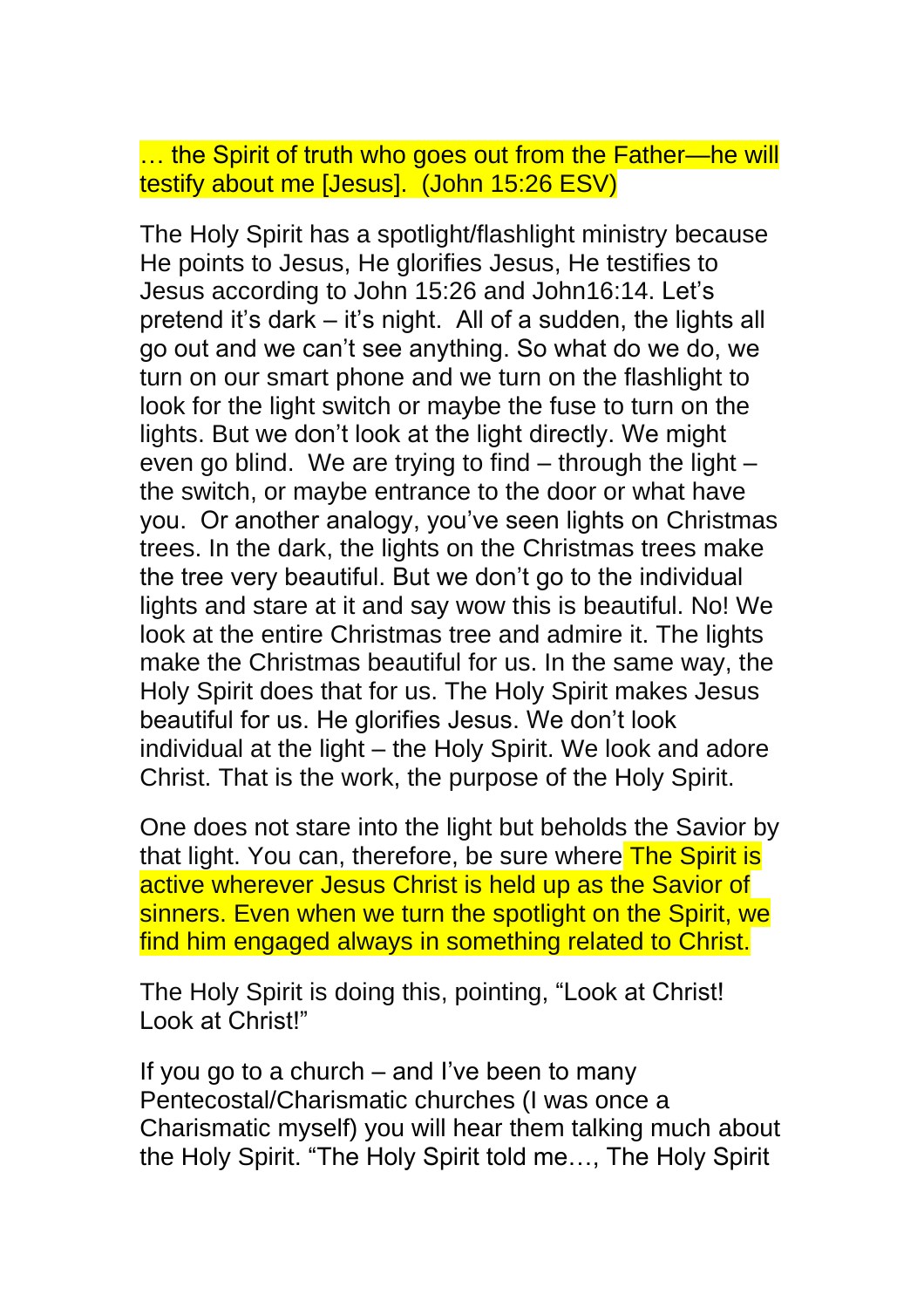is leading me … The Holy Spirit wants you to … The Holy Spirit …, Holy Spirit …, Holy Spirit …." If you really think about what the work of the Holy Spirit is, it's not to glorify or point to Himself. It's to glorify Christ!

So if you go to a church that just talks incessantly about the Holy, then probably Holy Spirit is probably not there, but if you go to a church that talks about Christ, but let me tell you – the Holy Spirit is there! He has done His work! The Holy Spirit is here as we point to Christ. As we testify to Christ, the Holy Spirit is with us today.

The focus of most of our churches is on Christ and not the Spirit, because that's the focus of the apostolic gospel, the New Testament, and the Holy Spirit himself!

And whether we realize it or not, we are very intimately connected with the work of the Spirit, because whenever we are drawn to Christ as Savior, led to worship Christ as Lord, made to behold Christ as glorious, we are being operated on by work of the Holy Spirit. Let me introduce you to one of the most important people of Protestantism.

# John Calvin

- the "theologian of the Holy Spirit."
- One of the fathers of the Protestant Reformation
- One of the fathers of Presbyterianism

I want to encourage you to read his books. One of the books I want to encourage you to read is the Institutes of the Christian Religion (Perhaps the most influential book to Protestant Christians beside the Bible.)

- defining book of the Reformation
- a pillar of Protestant theology.
- argues for the majesty of God and for justification by faith alone

Since Calvin is considered the theologian of the Holy Spirit, let us hear what John Calvin has to say. This is a Paraphrase of John Calvin on the Holy Spirit,